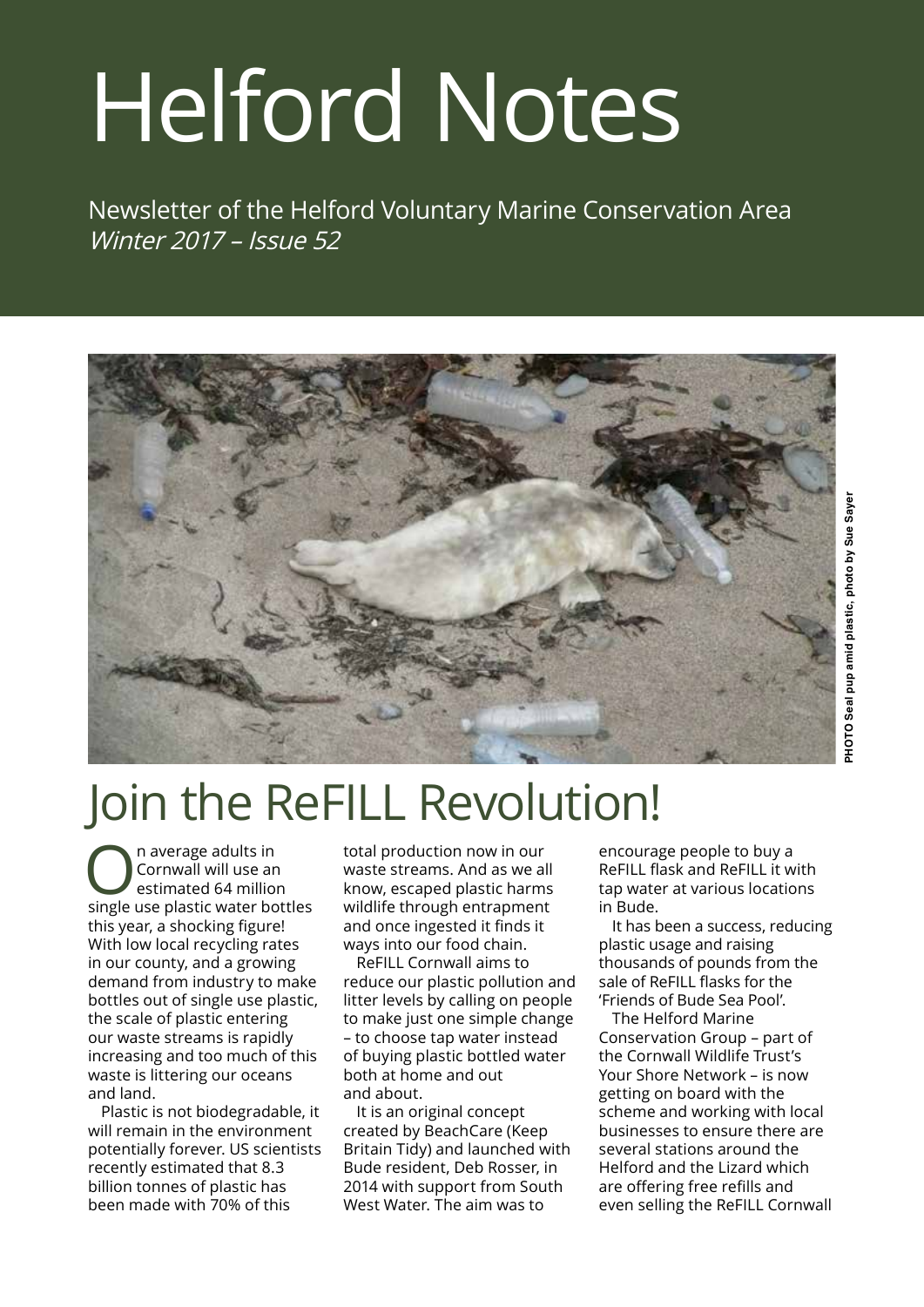#### Helford VMCA Newsletter

bottles. Businesses will display a ReFILL Cornwall sticker on their premises, so people know they are welcome to pop in and fill their canteen, plus they will be displayed on the City to Sea ReFILL app which highlights ReFILL locations around the whole of the UK.

Local conservation groups on the Lizard are often carrying out beach cleans, like Cornwall Wildlife Trust, the National Trust or Natural England. Hundreds of tonnes of litter have been removed, which is fantastic news. But we still see thousands of plastic bottles washed-up every year after finding their way into our oceans.

Globally, environmental campaigners are united in the message that we need to reduce our demand for and consumption of throw away plastics, in anyway that we can. For the sake of our beaches – it's time we said no to single use plastic.  $\blacksquare$ 

**Abigail Crosby Marine Conservation Officer Cornwall Wildlife Trust**



#### TAP WATER

We have an alternative to bottled water, an alternative that is much cheaper and more regulated. Tap water. ReFill Cornwall makes this alternative easier and more convenient for us to choose when we are on the go. It is such a simple way for us all to play our part in helping to reduce plastic pollution. So do your bit:

- If you are an individual, go and buy yourself a reusable bottle and stop buying single use plastic ones.
- Download the ReFILL app on your phone or tablet, and use it to find your local ReFILL station, or add yourself as a business.
- If you are a business sign up to ReFILL Cornwall by contacting the Helford Marine Conservation Group http://helfordmarineconservation.co.uk

#### **Supporters of ReFILL**





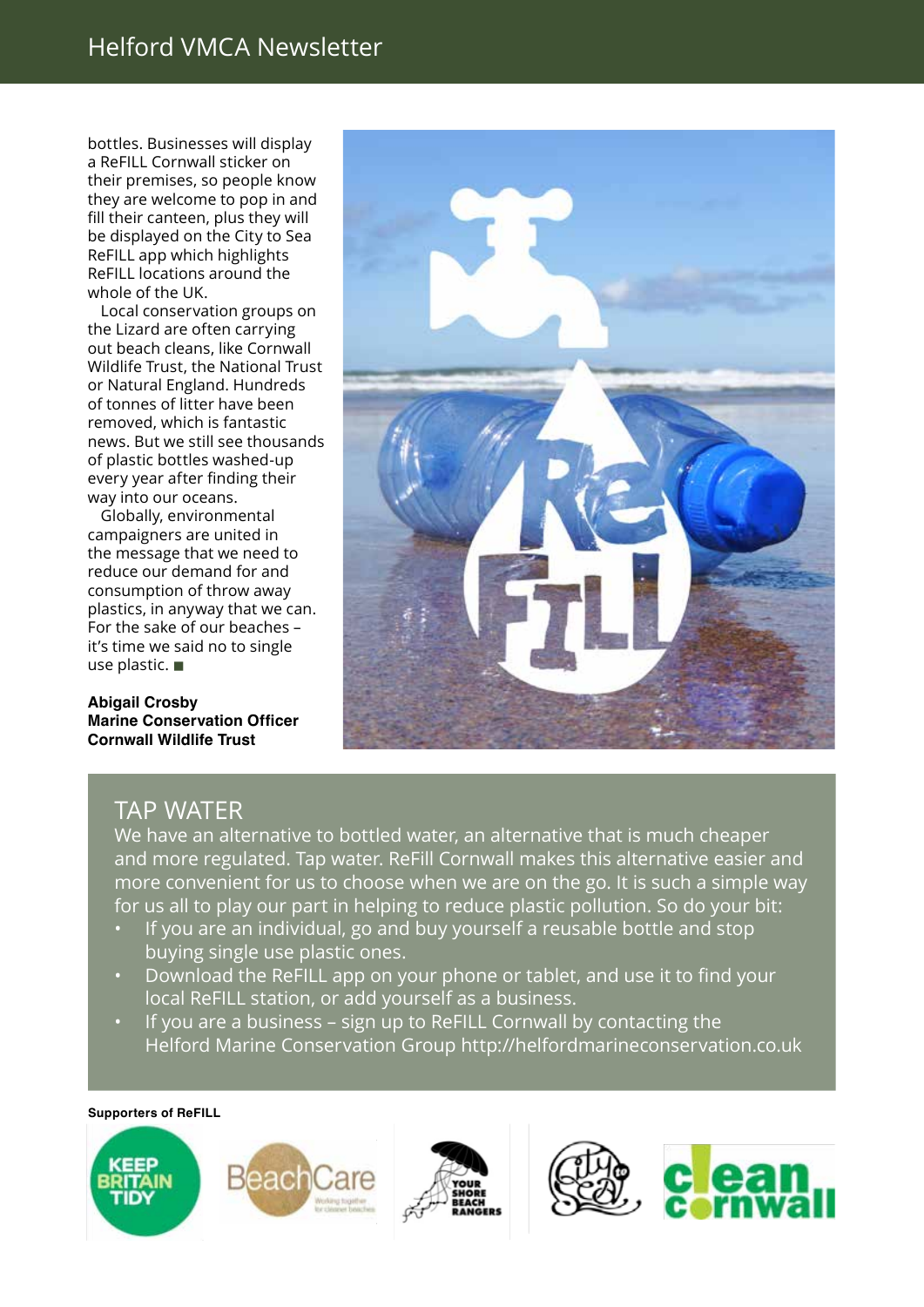### Easterly Beastly's The dynamics of a Helford storm.

The North Atlantic is a fierce beast during the winter months. Vast, gyrating low pressure systems, formed by instabilities in the jet stream, are catapulted like Frisbees at the coast of Europe – bringing with them intense wind, beating rain and crumbling, wind-swept storm swells.

From time to time, a region of high pressure lingering over the UK causes these storms to swing south, and make landfall on the west coast of France. Because the air-flow of these systems is cyclonic (anticlockwise), regions north of the storms track typically experience strong southeasterly's backing to northeasterly's as the storm passes by to the south.

The 300 mile-or-so stretch of water between the Dover Straits and Rosemullion head offers more than enough fetch to whip up a reasonably sized easterly swell, and when the wind blows from the east for long enough, wave trains of up to 2m in height can be found making their way into Falmouth Bay.

The water colour changes from a deep blue to a chocolatey brown as mud and silt is whipped up from the seabed and into suspension. Fields of kelp are harvested from their rocky habitats and blown westward, intertwined in big, brown, floating rafts.

Strange artefacts of human life, deposited in the sea somewhere along the south coast, can be found washing up at the east facing beaches. A plethora of plastics, rope, household furniture and lost



*"The Easterly Beastly's are tempestuous, bringing a contrast of disorder to an otherwise peaceful estuary."* 

fishing gear – the waste of the English Channel. Normally these spells of weather are short lived, and after a day or two the winds veer back to the west and serenity is slowly restored. The low-pressure system that caused the disturbance disperses as it ventures onto the continent of Europe and the easterly wind swell fades away almost as quickly as it was created.

The Easterly Beastly's are tempestuous, bringing a contrast of disorder to an otherwise peaceful estuary. The for runners of the winter season have already passed, leading the way for a succession of similar storms that will keep on marching through all the way to spring.  $\blacksquare$ 

**By Max Campbell Graduate Oceanographer**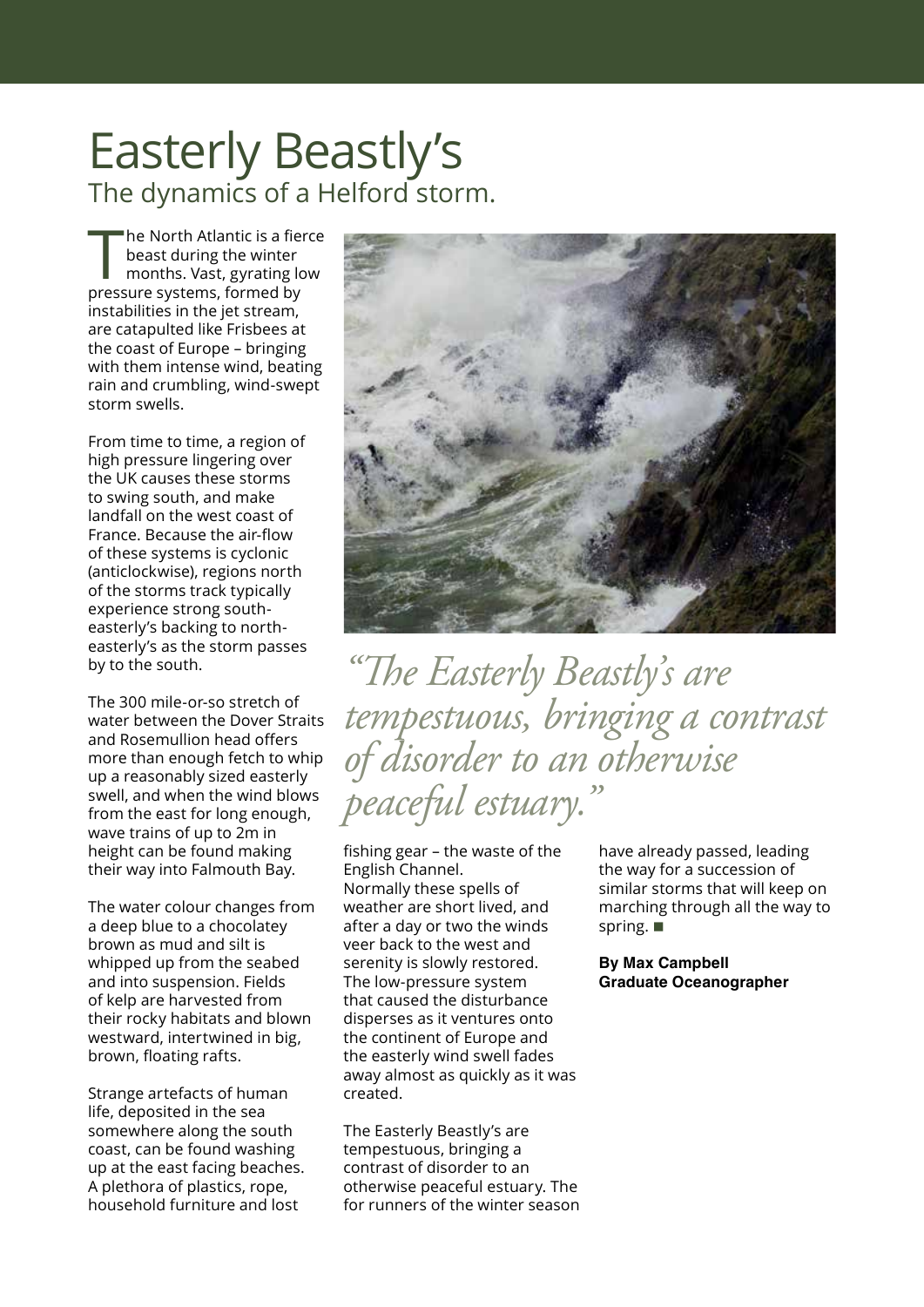## The Prisk Cove Annual Shoresearch Survey

Volunteers gathered for our annual Cornwall Wildlife Trust Shoresearch Survey down at Prisk Cove in early October. Seaweeds had been very scorched by sunlight early on in the summer when we had a heatwave (seems long ago now!) so they were not so spectacular as they can be. However recorders were pleased to find Giant Goby Gobious gobitus in our walkover survey. Caught and handled by Matt Slater who has a licence to survey for them, fully protected as they are by schedule five of the Wildlife and Countryside Act. Giant Gobies can live up to ten years and grow up to twenty-seven cm long. They often are out sunbathing in



their pool when it is quiet, you may first become aware of them by hearing a large splash as they sense you near the pool and disappear under cover.  $\blacksquare$ 

**A happy man with a crab! – CWT's Matt Slater**

# Pacific Oyster Monitoring and Removal

 $\blacksquare$  ome of may have seen a group of HMCG Volunteers out and about on the river doing something that at first sight may not seem to be conservation minded! This is

the removal of the non-native and invasive Pacific Oyster Magallana gigas.

Left to their own devices these Oysters can change the character of our mudflats,



**Photo by Wiebke Schmidt** 

shingle beaches and rocky shores if they become established. Natural England have set up a monitoring and removal project for the Fal and Helford Special Area of Conservation and has provided us with equipment to remove as many as we can over the winter months, with permission from The Duchy of Cornwall. Most importantly we have set up four transects in different parts of the Helford to monitor any resettlement so we can judge how effective we are in trying to reduce the population.

If you would like to help, please contact Coordinator Sue Scott. It is quite strenuous work over slippery rocks and not easy to get to them all but strangely satisfying too! $\blacksquare$